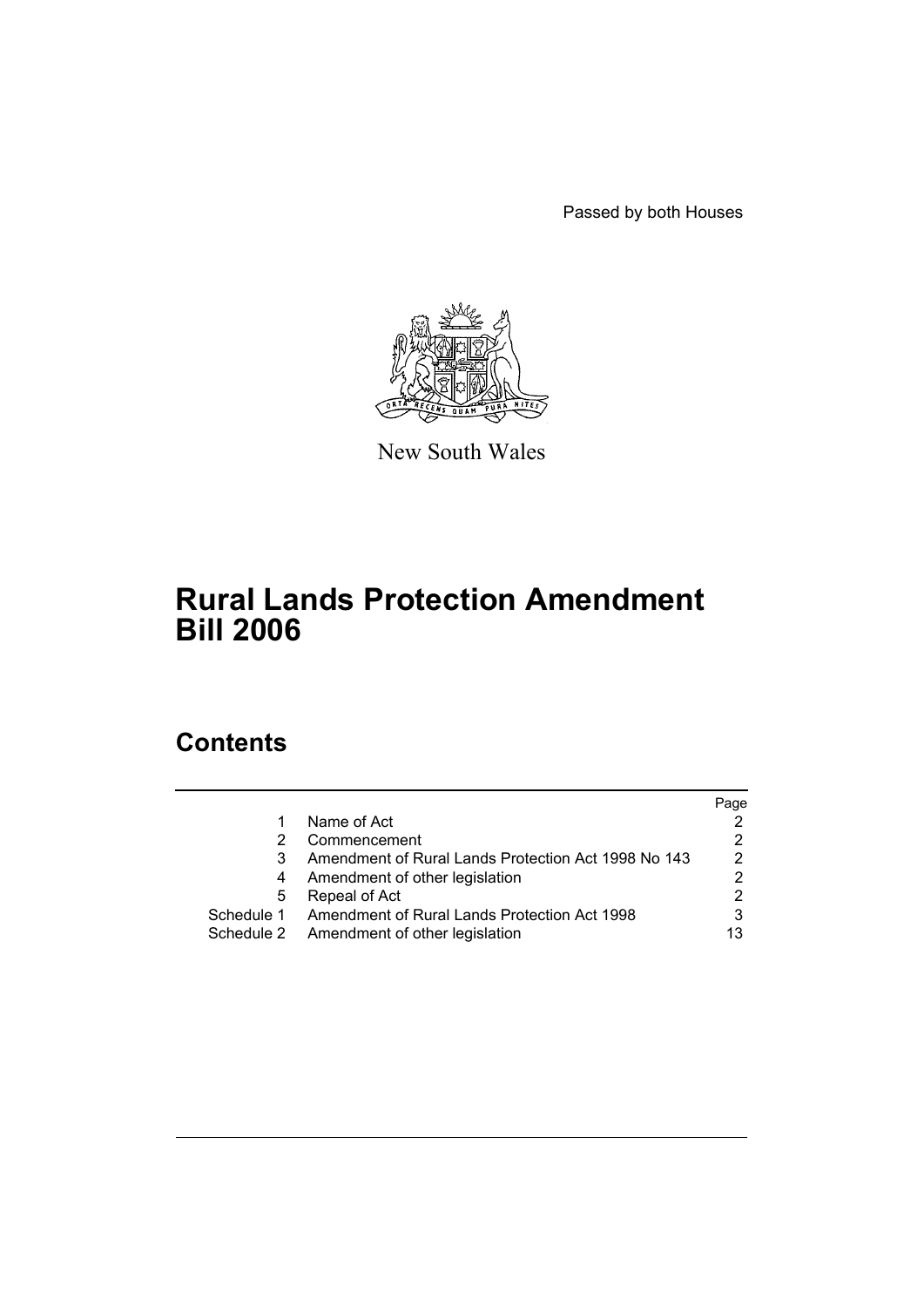*I certify that this PUBLIC BILL, which originated in the LEGISLATIVE ASSEMBLY, has finally passed the LEGISLATIVE COUNCIL and the LEGISLATIVE ASSEMBLY of NEW SOUTH WALES.*

> *Clerk of the Legislative Assembly. Legislative Assembly, Sydney, , 2006*



New South Wales

# **Rural Lands Protection Amendment Bill 2006**

Act No , 2006

An Act to amend the *Rural Lands Protection Act 1998* to make further provision in relation to the accounting, auditing and financial obligations of the State Council of Rural Lands Protection Boards and the rural lands protection boards; and for other purposes.

*I have examined this Bill, and find it to correspond in all respects with the Bill as finally passed by both Houses.*

*Chairman of Committees of the Legislative Assembly.*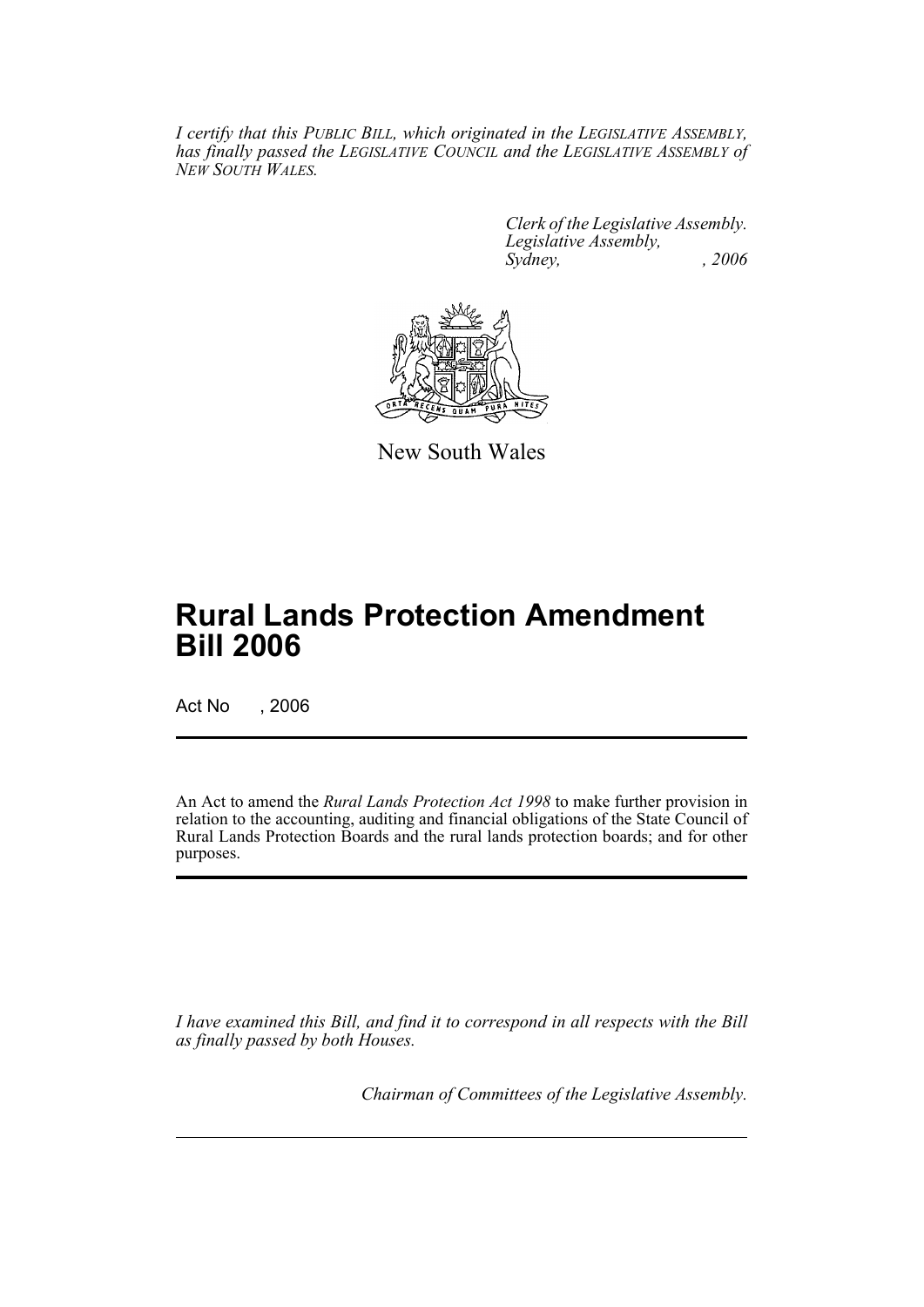## **The Legislature of New South Wales enacts:**

## **1 Name of Act**

This Act is the *Rural Lands Protection Amendment Act 2006*.

## **2 Commencement**

This Act commences on a day or days to be appointed by proclamation.

## **3 Amendment of Rural Lands Protection Act 1998 No 143**

The *Rural Lands Protection Act 1998* is amended as set out in Schedule 1.

## **4 Amendment of other legislation**

The *Public Authorities (Financial Arrangements) Regulation 2005* and the *Public Finance and Audit Act 1983* are amended as set out in Schedule 2.

## **5 Repeal of Act**

- (1) This Act is repealed on the day following the day on which all of the provisions of this Act have commenced.
- (2) The repeal of this Act does not, because of the operation of section 30 of the *Interpretation Act 1987*, affect any amendment made by this Act.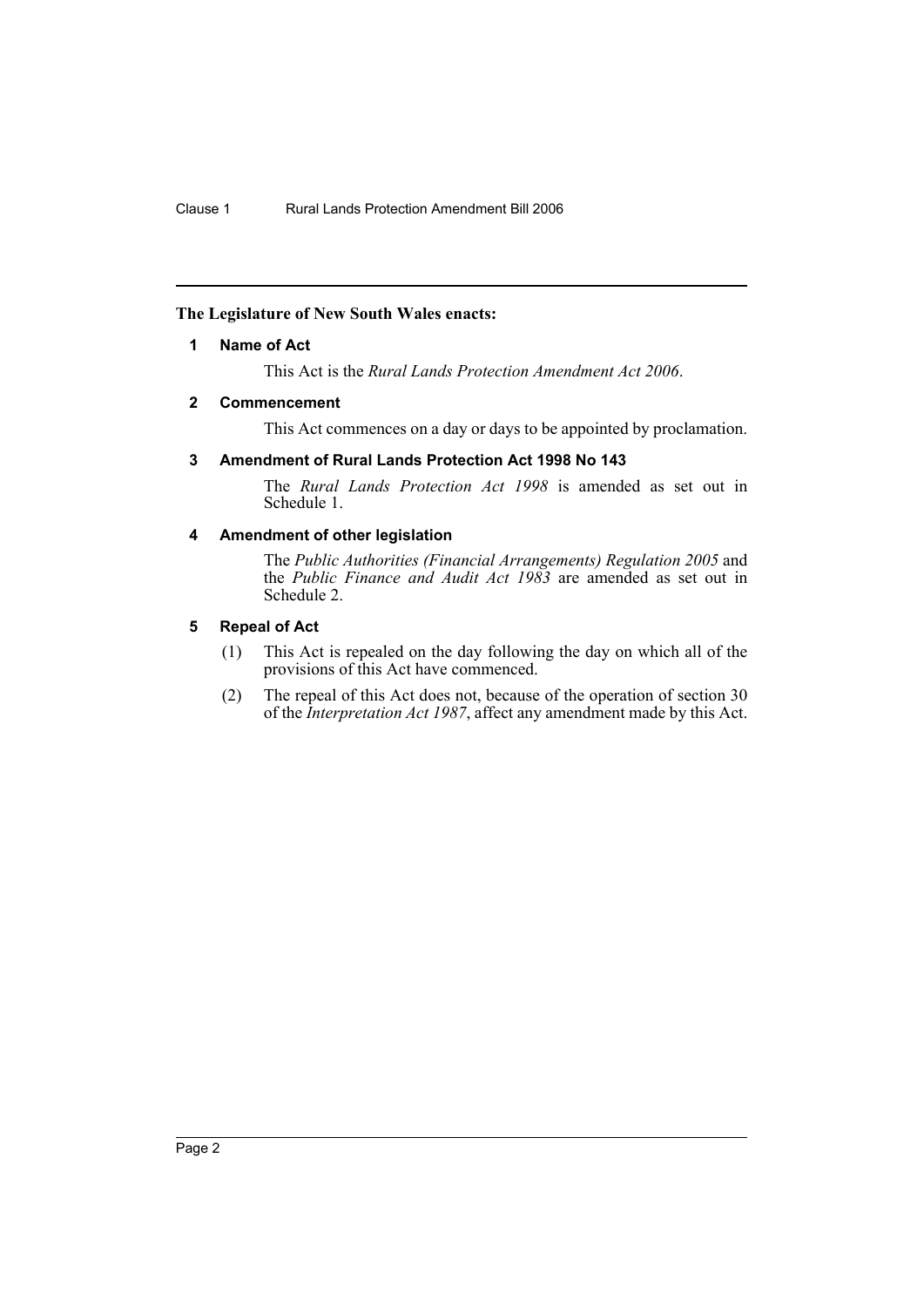Amendment of Rural Lands Protection Act 1998 Schedule 1

## **Schedule 1 Amendment of Rural Lands Protection Act 1998**

(Section 3)

#### **[1] Section 25 Guidelines**

Omit section 25 (1). Insert instead:

- (1) The State Council may issue guidelines that are not inconsistent with this Act or any other law with respect to:
	- (a) the exercise of any function of a board, and
	- (b) financial reports of boards and the auditing of those reports.
- (1A) Any such guidelines may adopt a standard or other document as in force from time to time.

## **[2] Section 36 Annual reports**

Omit section 36 (1) and (2).

### **[3] Section 36 (3)**

Omit "this section". Insert instead "section 57A".

## **[4] Section 36 (4)**

Insert after section 36 (3):

(4) Despite sections 8 and 10 of the *Annual Reports (Statutory Bodies) Act 1984*, the State Council is to prepare the report of its operations for each financial year, and is to submit its annual report to the Minister and the Treasurer, within the period of 8 months after the end of the financial year.

**Note.** Sections 8 and 10 of the *Annual Reports (Statutory Bodies) Act 1984* provide that statutory bodies (within the meaning of that Act) are to prepare reports of their operations for each financial year, and are to submit annual reports to the appropriate Minister (and, if required, the Treasurer), within the period of 4 months after the end of the financial year. This provision extends that period to 8 months in relation to the State Council.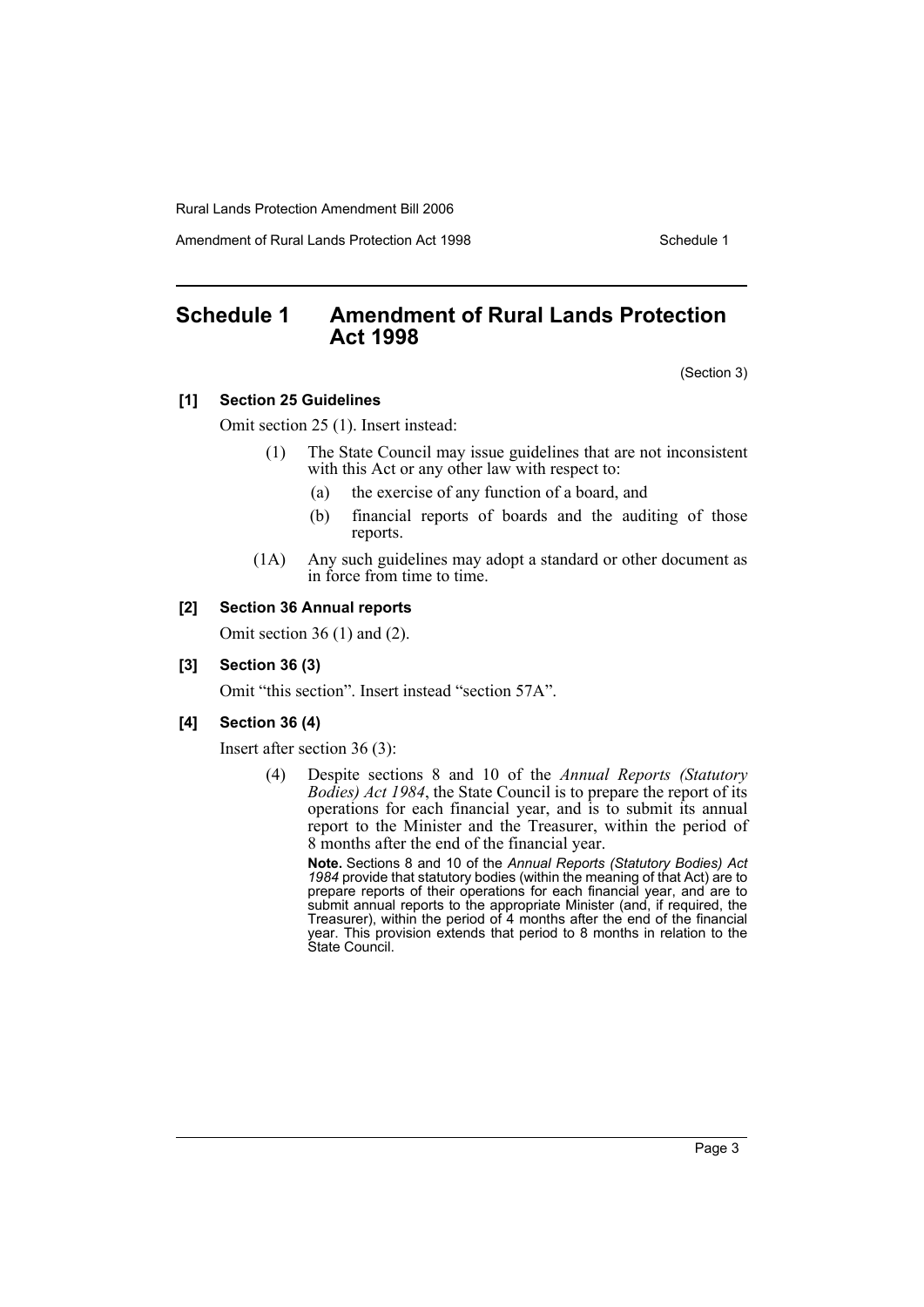Schedule 1 Amendment of Rural Lands Protection Act 1998

## **[5] Section 36A**

Insert after section 36:

#### **36A State Council report relating to auditing of boards**

The State Council is to prepare a report as to whether the auditing of boards' financial reports for each financial year has been satisfactorily carried out, and is to submit the report to the Minister and the Treasurer, within the period of 8 months after the end of the financial year.

#### **[6] Section 52 Investment**

Omit section 52 (b). Insert instead:

(b) if that Act does not confer power on the board to invest the money—in any manner approved by the Minister with the concurrence of the Treasurer.

#### **[7] Section 53 Financial year of board**

Omit the note to the section.

#### **[8] Section 53 (2)**

Insert at the end of section 53:

(2) Despite subsection (1), the Minister, on the recommendation of the State Council, may, by order published in the Gazette, determine a different financial year for all boards.

#### **[9] Section 54 Audit of financial statements**

Omit the section.

#### **[10] Part 6, Divisions 4A and 4B**

Insert after Division 4:

## **Division 4A Accounting records, financial reports and auditing**

#### **55A Accounting records**

- (1) A board must keep such accounting records as are necessary to correctly record and explain its financial transactions and its financial position.
- (2) In particular, a board must keep its accounting records in a manner and form that facilitate: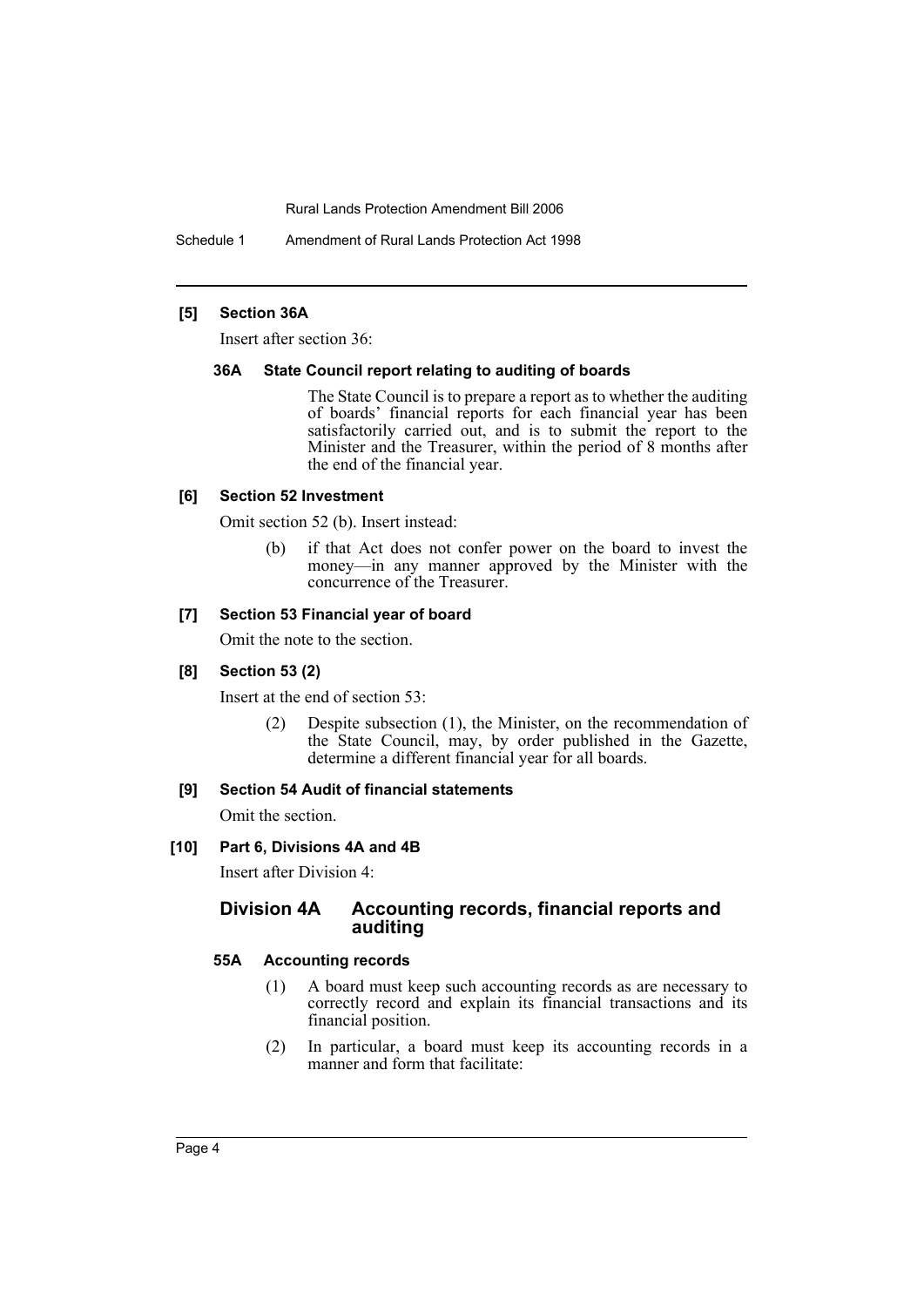- (a) the preparation of financial reports that present fairly its financial position and the results of its operations, and
- (b) the convenient and proper auditing of those reports.

## **55B Preparation of financial reports**

(1) A board must prepare a financial report for each financial year, and must refer the report for audit as soon as practicable (having regard to the requirements of section  $55D(1)$  after the end of that financial year.

**Note.** Under section 55D (1), a board's financial report for a year must be prepared and submitted to its auditor within the period of 3 months after the end of that financial year.

- (2) A board's financial report must include:
	- (a) a general purpose financial report, which is to include the following:
		- (i) a balance sheet as at the end of the year,
		- (ii) an income statement for the year,
		- (iii) a cash flow statement for the year,
		- (iv) a statement on changes in equity for the year,
		- (v) such notes as are proper and necessary to explain the statements or other documents referred to in subparagraphs (i)–(iv), and
	- (b) any other matter prescribed by the regulations, and
	- (c) any other matter required to be included in the report by the guidelines issued by the State Council.
- (3) The general purpose financial report must be prepared in accordance with this Act and the regulations and the requirements of:
	- (a) the *Australian Accounting Standards* issued by the Australian Accounting Standards Board, as in force for the time being, subject to the regulations, and
	- (b) such other standards as may be prescribed by the regulations or adopted by the guidelines.

#### **55C Auditing of financial reports**

(1) A board's auditor must audit the board's financial report as soon as practicable (having regard to the requirements of section 55D (2)) after the report is referred for audit.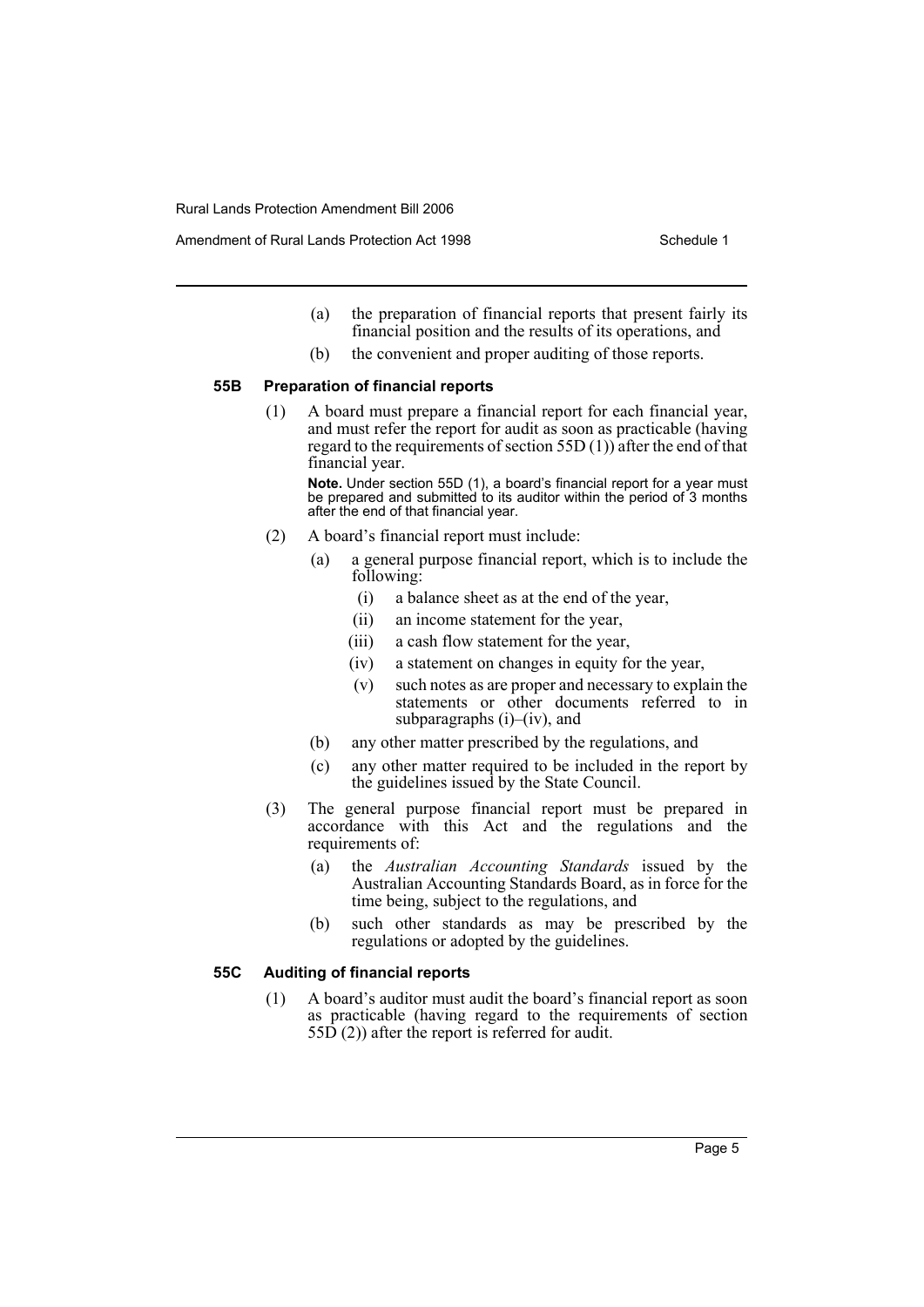- (2) A board's financial report must be audited in accordance with the requirements of:
	- (a) the *AUASB Standards and Pronouncements* issued by the Auditing and Assurance Standards Board, as in force for the time being, subject to the regulations, and
	- (b) such other standards as may be prescribed by the regulations or adopted by the guidelines.
- (3) The regulations may prescribe, and the guidelines may set out, matters that an auditor must consider and provide comment on in auditing a board's financial report.

## **55D Time for preparation and auditing of financial reports**

- (1) A board must prepare its financial report for a financial year and (subject to this section) submit the report to its auditor within the period of 3 months after the end of that financial year.
- (2) An auditor for a board must (subject to this section) audit the board's financial report for a financial year within the period of 6 weeks after the report has been submitted to the auditor.
- (3) A board may, at any time within the period of 3 months after the end of the financial year, apply to the State Council for an extension of the period referred to in subsection (1).
- (4) An auditor may, at any time within the period of 6 weeks after a board's financial report has been submitted to the auditor, apply to the State Council for an extension of the period referred to in subsection (2) in relation to that report.
- (5) An application under subsection (3) or (4) must include detailed reasons and other relevant information in support of the application.
- (6) Before deciding whether or not to grant an extension, the State Council may require the board or auditor to give reasons, additional to those set out in the application, as to why the extension should be granted.
- (7) The State Council may grant an extension of such period as, in the opinion of the State Council, is necessary in the particular circumstances of the case.
- (8) A board must notify its auditor of any application for an extension made under this section and of the outcome of the application.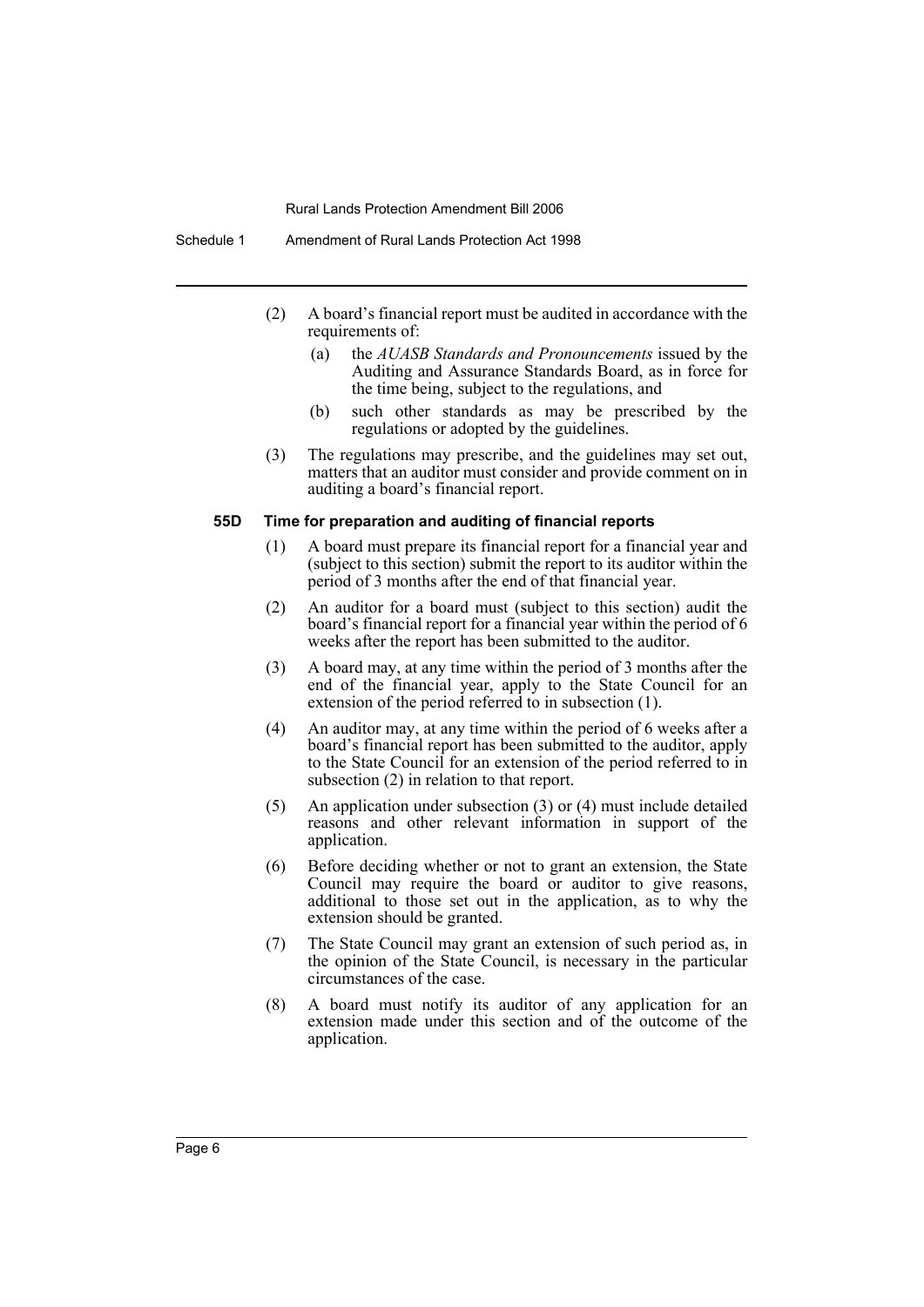Amendment of Rural Lands Protection Act 1998 New Schedule 1

- (9) An auditor must notify the relevant board of any application for an extension made under this section and of the outcome of the application.
- (10) The State Council must notify both the board and auditor concerned of any extension granted under this section.
- (11) If the State Council extends a period referred to in subsection (1) or (2), the board or auditor must comply with the subsection within the extended period.

#### **55E Auditor's reports**

- (1) A board's auditor must prepare the following reports:
	- (a) a report on the general purpose financial report prepared in accordance with the  $AUASB$  Standards and the *AUASB Pronouncements* issued by the Auditing and Assurance Standards Board, as in force for the time being, subject to the regulations,
	- (b) a report on the conduct of the audit.
- (2) The report on the board's financial report must include:
	- (a) a statement as to whether, in the opinion of the auditor, the board's accounting records have been kept in accordance with the requirements imposed by or under this Act, and
	- (b) a statement as to whether, in the opinion of the auditor, the board's financial report:
		- (i) has been prepared in accordance with the requirements imposed by or under this Act, and
		- (ii) is consistent with the board's accounting records, and
		- (iii) presents fairly the board's financial position and the results of its operations, and
	- (c) a statement setting out particulars of any material deficiency in the accounting records or financial reports that has come to light in the course of the audit.
- (3) The report on the conduct of the audit:
	- (a) must contain a statement as to whether, in the opinion of the auditor, any information relevant to the conduct of the audit has been unobtainable by the auditor, and
	- (b) may contain such statements, comments and recommendations as to the conduct of the audit of the board's financial report as the auditor considers appropriate to include in the report.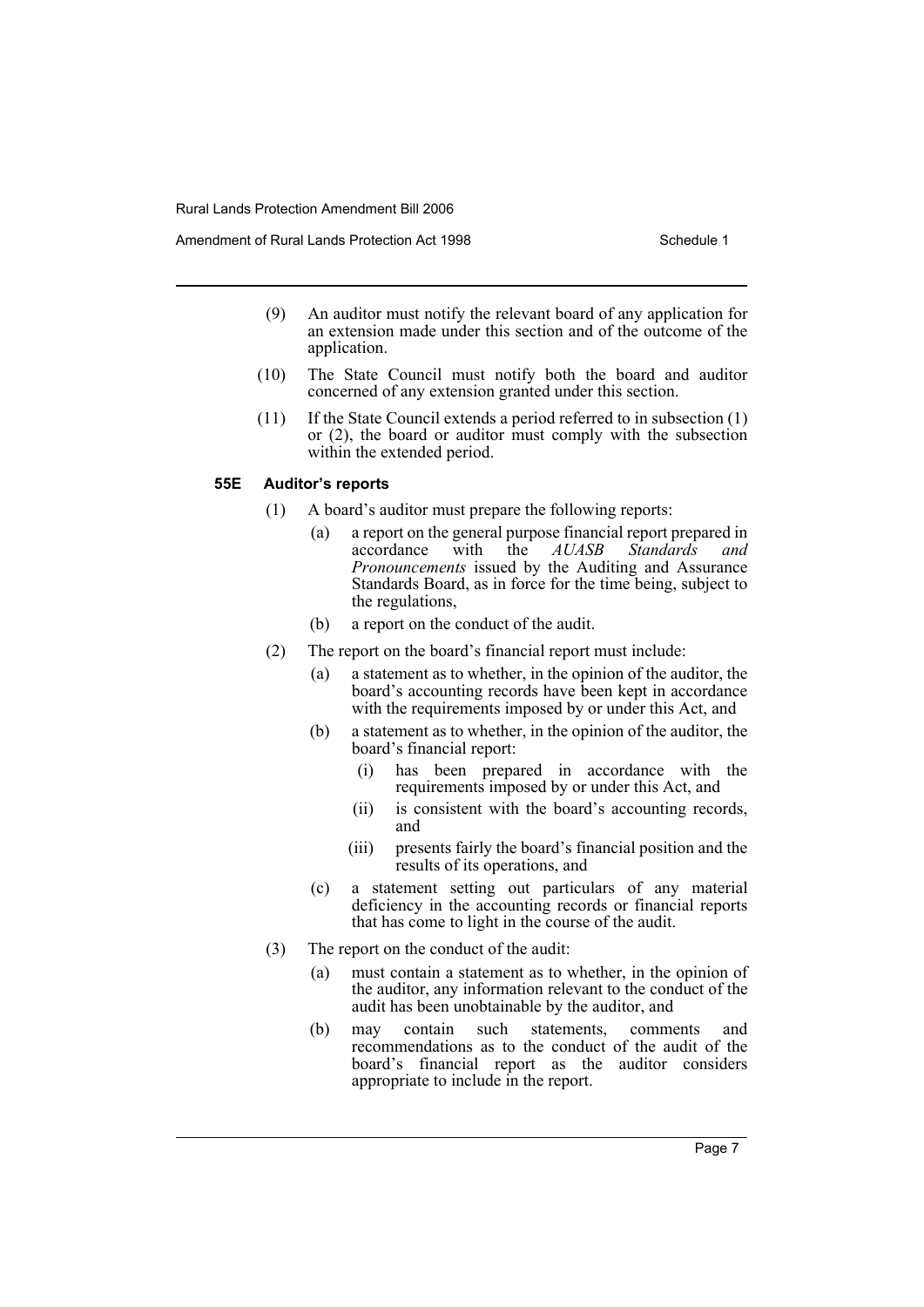Schedule 1 Amendment of Rural Lands Protection Act 1998

- (4) As soon as practicable after completing the audit, the auditor must send a copy of the auditor's reports to the State Council and to the board.
- (5) The board must, within the period of 2 weeks after receiving the auditor's reports, send a copy of the auditor's reports, together with a copy of the board's audited financial report, to the State Council.

#### **55F Interim reports**

- (1) A board's auditor may, at any time during the audit of a board's financial report, report to the State Council on any matter relating to that report or to the conduct of the audit.
- (2) The auditor must give the board a copy of any report made to the State Council under this section.

## **Division 4B Auditors**

#### **55G Appointment of auditors**

- (1) A board must appoint a person as its auditor.
- (2) A board's auditor may be:
	- (a) an individual who is a registered company auditor, or
	- (b) a partnership whose members or employees include a registered company auditor, or
	- (c) a corporation whose employees include a registered company auditor.
- (3) If the board's auditor is a partnership, any member or employee of the partnership may act as the board's auditor as long as he or she is a registered company auditor.
- (4) If the board's auditor is a corporation, any employee of the corporation may act as the board's auditor as long as he or she is a registered company auditor.
- (5) An appointment or reappointment of an auditor is to be made in accordance with any restrictions or procedures set out in the guidelines.
- (6) An auditor may not be appointed or reappointed unless the appointment or reappointment has been approved by the State Council.
- (7) In this section, *registered company auditor* has the same meaning as it has in the *Corporations Act 2001* of the Commonwealth and includes the Auditor-General.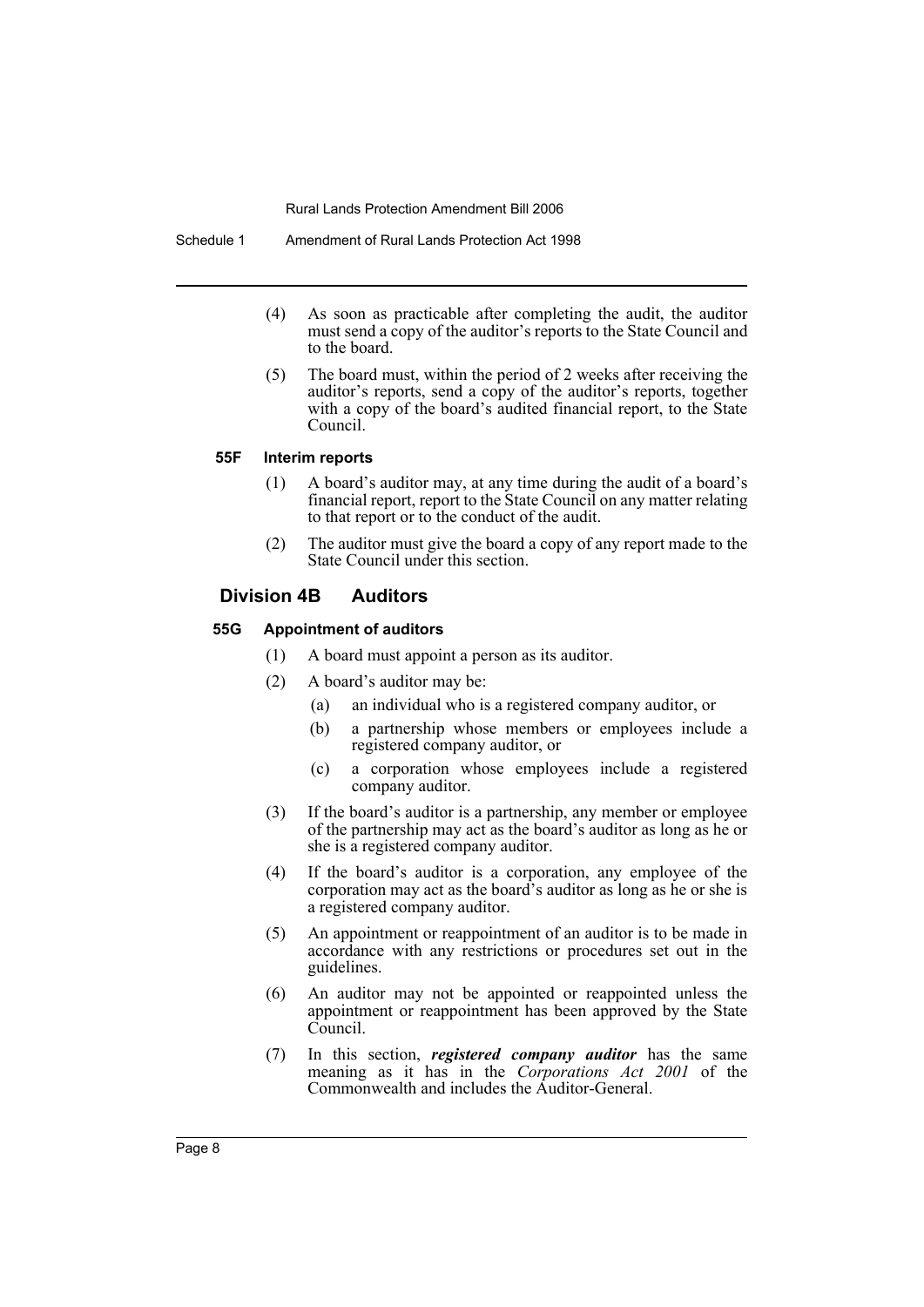Amendment of Rural Lands Protection Act 1998 Schedule 1

#### **55H Disqualified persons**

- (1) A person may not be appointed as a board's auditor:
	- (a) in the case of an individual, if he or she is a disqualified person, or
	- (b) in the case of a partnership, if any member or employee of the partnership is a disqualified person, or
	- (c) in the case of a corporation, if the corporation or any employee of the corporation is a disqualified person.
- (2) In this section, *disqualified person* means a person:
	- (a) who is a director of the board, or
	- (b) who is a member of staff of the Rural Lands Protection Boards Division of the Government Service, or
	- (c) who is in debt to the board otherwise than for rates or charges owed by the person as a ratepayer, or
	- (d) who has a contractual arrangement with the board that (if the person were the board's auditor) might reasonably be seen to give rise to a conflict between the person's duties as an auditor and the person's interests under the arrangement.

#### **55I Auditor's term of office**

- (1) A board's auditor holds office for 4 years and, if otherwise qualified, is eligible for reappointment subject to this section.
- (2) The office of auditor becomes vacant if the auditor:
	- (a) dies, or
	- (b) completes a term of office and is not reappointed, or
	- (c) ceases to be qualified to hold office as an auditor or becomes a disqualified person within the meaning of section 55H, or
	- (d) resigns office by notice in writing addressed to the board, or
	- (e) becomes a mentally incapacitated person, or
	- (f) becomes bankrupt, applies to take the benefit of any law for the relief of bankrupt or insolvent debtors, compounds with his or her creditors or makes an assignment of his or her remuneration for their benefit, or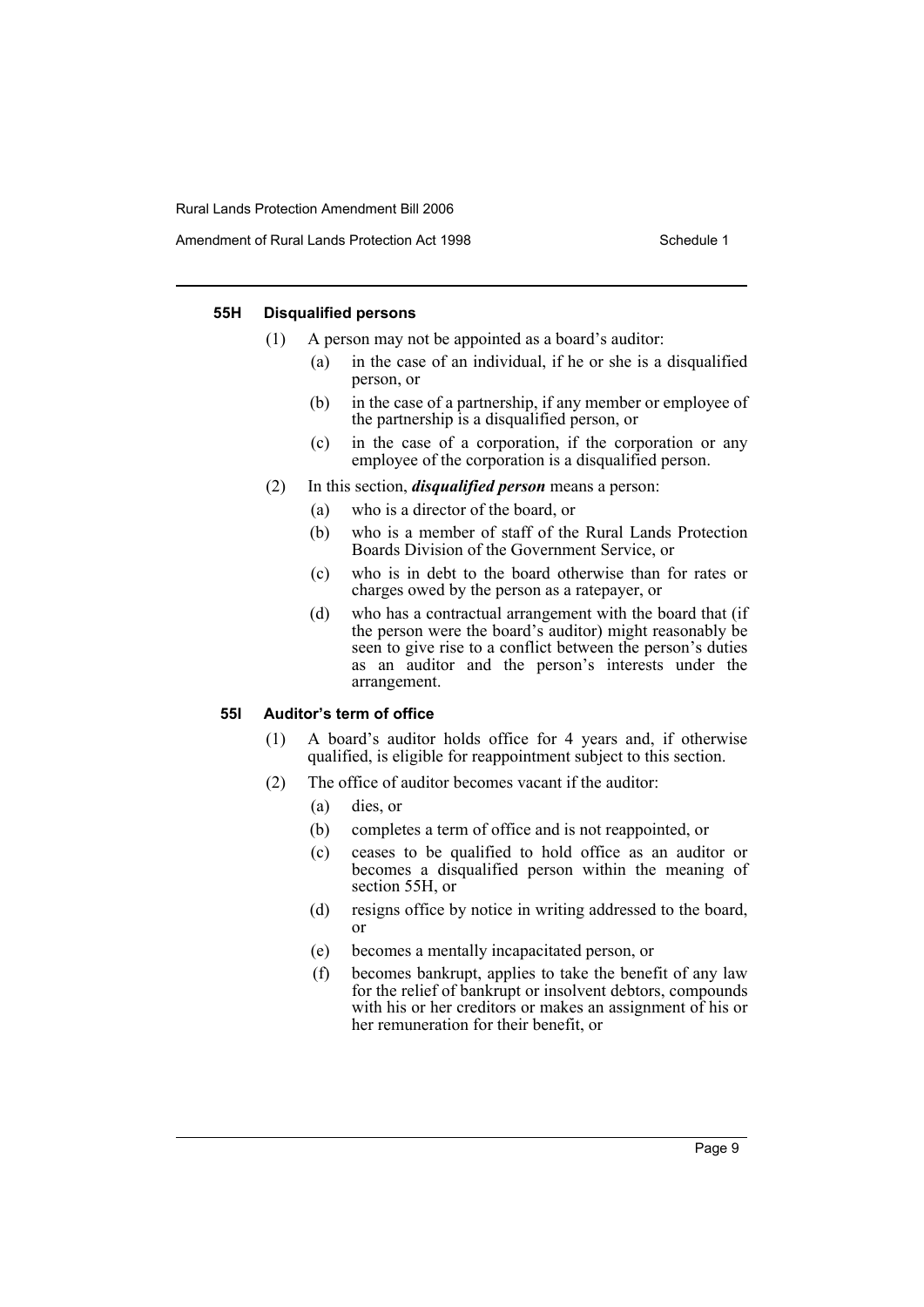Schedule 1 Amendment of Rural Lands Protection Act 1998

- (g) is convicted in New South Wales of an offence that is punishable by imprisonment for 12 months or more or is convicted elsewhere than in New South Wales of an offence that, if committed in New South Wales, would be an offence so punishable, or
- (h) is removed by the board in accordance with this section.
- (3) The board may remove an auditor from office only with the consent of the State Council.
- (4) Without limiting subsection (3), the board, with the consent of the State Council, may remove an auditor from office for a failure by the auditor to comply with a requirement placed on the auditor by Division 4A.
- (5) If the office of auditor becomes vacant, the board must, in accordance with sections 55G and 55H, appoint a qualified person to fill the vacancy.

#### **55J Auditor may exercise general power of inspecting accounting records**

- (1) A board's auditor, for the purpose of forming an opinion as to whether the requirements of this Act and the regulations are being complied with:
	- (a) may inspect the board's accounting records and other records necessary in order to carry out the auditor's functions at any time, and
	- (b) must inspect those records at such periods as may be prescribed by the regulations or set out in the guidelines.
- (2) The auditor may report to the board or to the State Council on the results of the inspection.
- (3) Such a report may deal with such matters concerning the board's accounting and other records as, in the auditor's opinion, should be dealt with by the report.
- (4) The auditor must give the board a copy of any report made under this section to the State Council.

#### **55K Powers of auditor**

(1) When exercising the functions conferred on a board's auditor by this Part, a board's auditor is entitled at all reasonable times to full and free access to the board's accounting records and other records necessary in order to carry out the auditor's functions and may direct a director of the board or a member of staff of the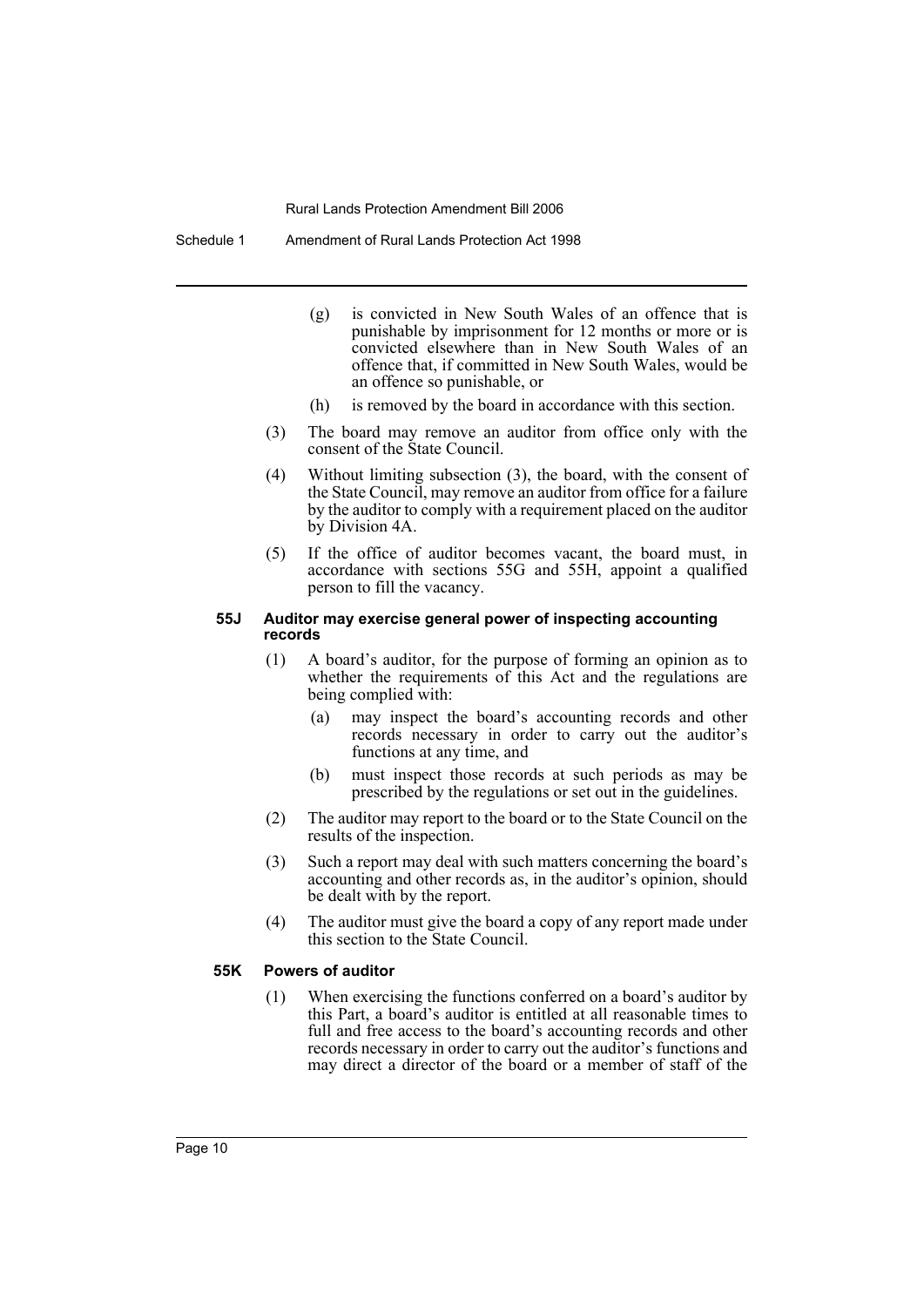Amendment of Rural Lands Protection Act 1998 Schedule 1

Rural Lands Protection Boards Division of the Government Service:

- (a) to produce to the auditor any document relating to those records that is in that person's custody or under that person's control, or
- (b) to grant to the auditor such authorities as may be necessary to enable the auditor to gain access to any document relating to those records that is in the custody or control of any authorised deposit-taking institution, or
- (c) to answer any question,

being a document or question that, in the opinion of the auditor, is relevant to the carrying out of the auditor's functions.

(2) An auditor may make copies of or take extracts from any document to which the auditor gains access under this section.

#### **55L Role of Auditor-General**

- (1) The Auditor-General is authorised to audit a board's financial report for a financial year:
	- (a) if the board fails to appoint an auditor, or
	- (b) during any other vacancy in the office of auditor.
- (2) The Auditor-General:
	- (a) may, at any time, and
	- (b) must, if requested to do so by the Minister on the recommendation of the State Council,

conduct a special inspection and audit of a board's financial reports and accounting records.

(3) The costs certified by the Auditor-General as having been incurred by the Auditor-General in auditing a board's financial report, or conducting a special inspection and audit of a board's financial reports and accounting records, in accordance with this section must be paid by the board.

#### **[11] Section 56 What information is publicly available?**

Omit paragraphs (a) and (b) of the definition of *publicly available document* in section  $\overline{56}$  (1).

Insert instead:

(a) any annual report prepared by the board under section 57A,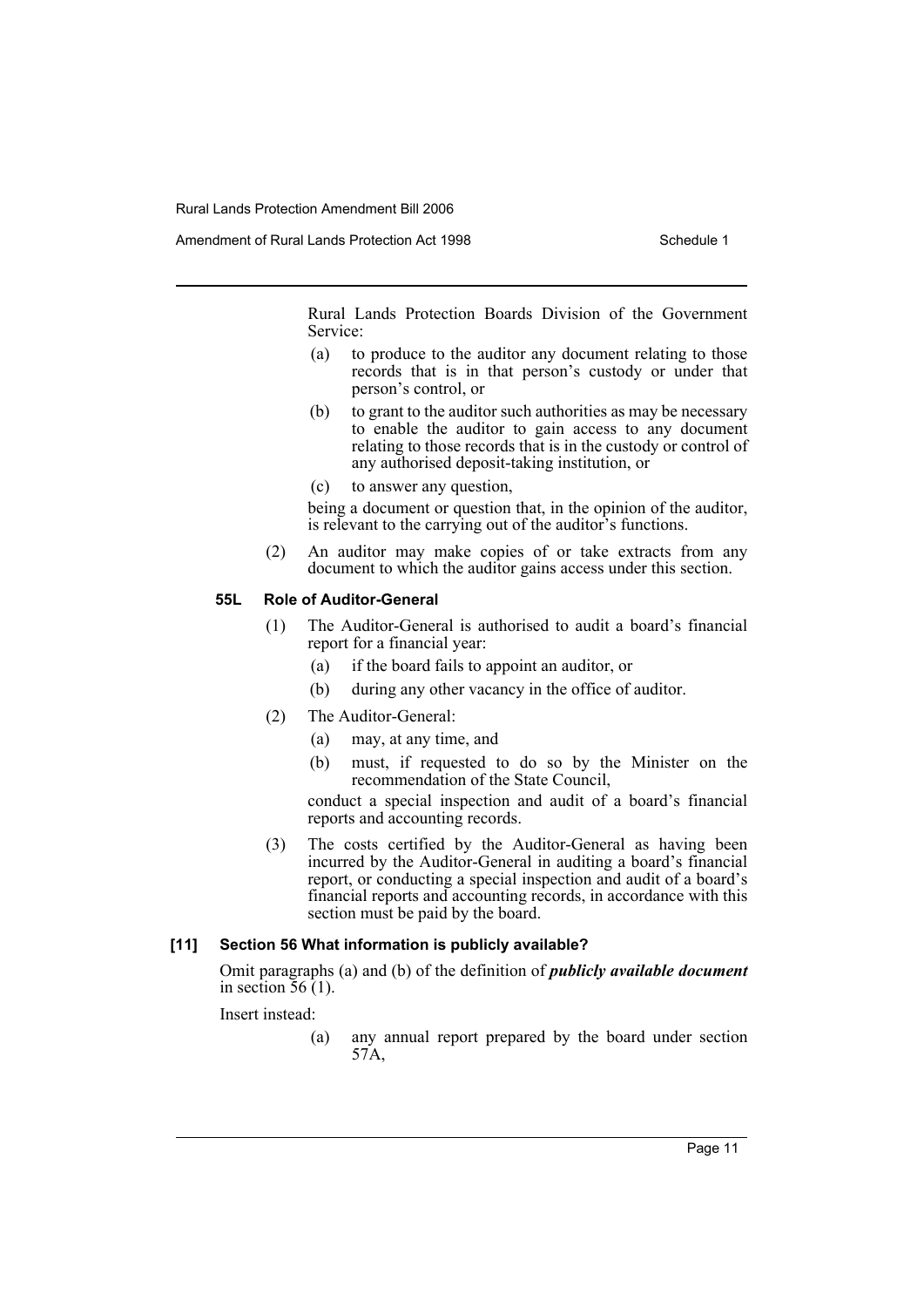Schedule 1 Amendment of Rural Lands Protection Act 1998

(b) any financial report of a board and any accompanying auditor's reports as referred to in Division 4A,

#### **[12] Section 57A**

Insert after section 57:

## **57A Annual reports**

A board must prepare a report in accordance with the guidelines in each financial year concerning its activities during the previous year and submit it to the State Council.

## **[13] Schedule 7 Savings and transitional provisions**

Insert at the end of clause 1 (1):

*Rural Lands Protection Amendment Act 2006*

## **[14] Schedule 7, Part 5**

Insert after Part 4 of Schedule 7:

## **Part 5 Provisions consequent on enactment of Rural Lands Protection Amendment Act 2006**

## **37 Financial reports**

This Act, as amended by the *Rural Lands Protection Amendment Act 2006*, applies to the preparation of boards' financial reports, and the auditing of those reports, for the 2006 financial year and each financial year after that.